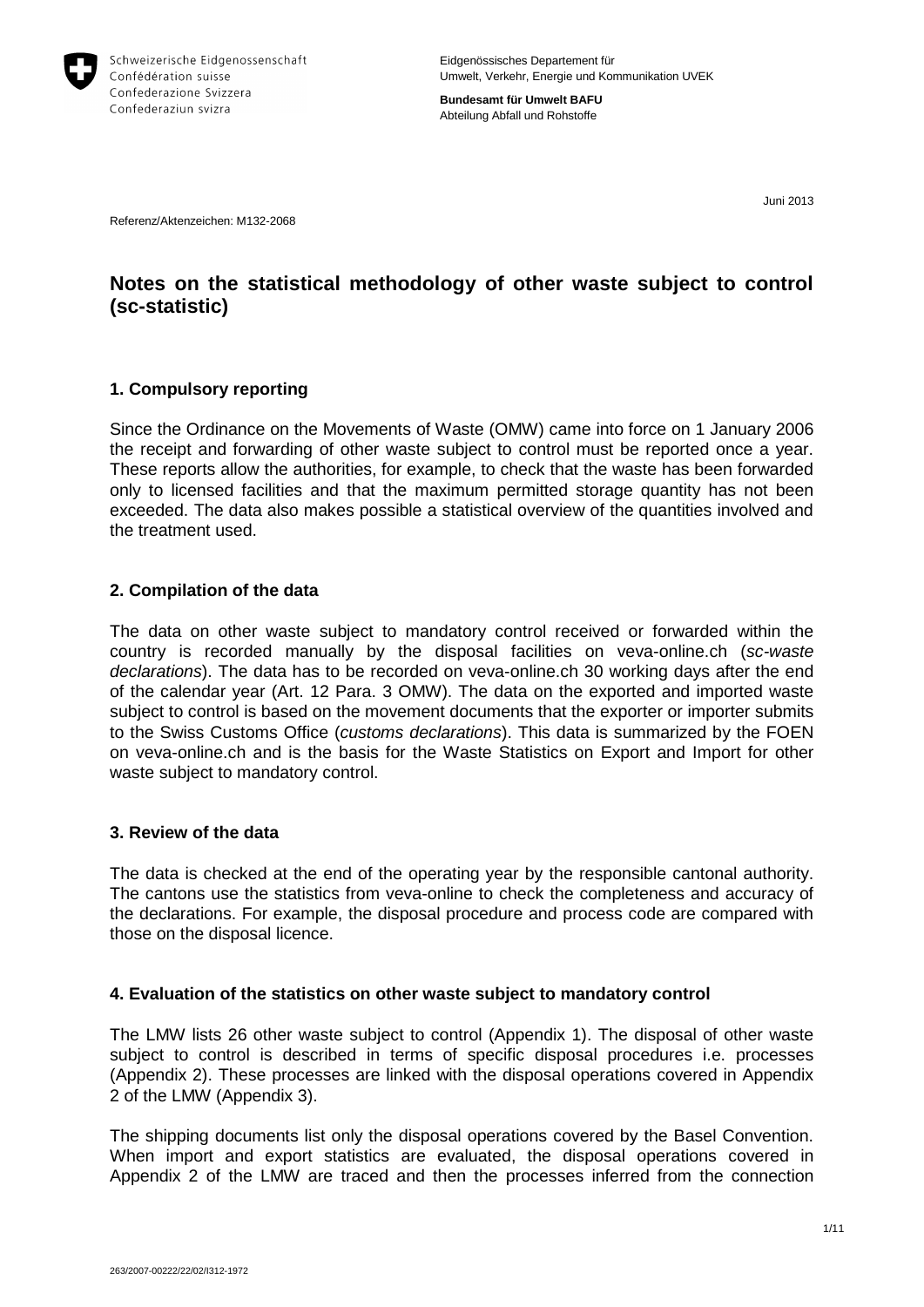matrix. The last step is to group the processes into the four disposal routes of landfill, incineration, chemical-physical / biological treatment and recycling (See Point 5).

For the domestic waste statistics the actual treatment of the waste after forwarding is included. If received waste is forwarded without treatment or is treated in several facilities, these quantities are recorded several times. The first step is to remove the double entries by including only processes that have a final treatment. These processes are then grouped into the four waste routes of landfill, incineration, chemical-physical / biological treatment and recycling (See Point 5). The domestic declarations for other waste subject to control also include treated waste from abroad. The last step in calculating the actual quantity of treated other waste subject to control from Switzerland is to subtract the quantity of imported waste.

### **5. Grouping of the processes**

In order to summarize the waste statistics for other waste subject to control, the processes are grouped under four headings: landfill, incineration, chemical-physical / biological treatment and recycling.

|           | <b>Disposal procedures</b>                              | <b>Processes</b> | <b>Comments</b>                                                                                                                                                                |
|-----------|---------------------------------------------------------|------------------|--------------------------------------------------------------------------------------------------------------------------------------------------------------------------------|
|           | Landfill                                                | 10xx             |                                                                                                                                                                                |
|           | Incineration                                            | 20xx             |                                                                                                                                                                                |
|           | Chemical-physical / biological                          | 5021             |                                                                                                                                                                                |
|           | treatment                                               |                  |                                                                                                                                                                                |
|           | Recycling                                               |                  |                                                                                                                                                                                |
| $\bullet$ | Waste wood                                              | 6011             |                                                                                                                                                                                |
| $\bullet$ | Used tyres                                              | 6012, 6022       |                                                                                                                                                                                |
| $\bullet$ | Used vehicles                                           | 3022             |                                                                                                                                                                                |
| $\bullet$ | Electrical and electronic<br>appliances                 | 3014, 3025       | Domestic: Data from system operators<br>(SENS, SWICO, SRLS)                                                                                                                    |
|           | Components from electrical<br>and electronic appliances | x                | Domestic: No information. The data<br>are captured more than once because<br>of multi-stage treatment processes. It<br>is not possible to identify the whole<br>material flow. |
|           | Cables                                                  | 3014, 3025       |                                                                                                                                                                                |
|           | Reclaimed asphalt                                       | 6013, 3012, 3013 | Domestic: Reutilisation quota of 100%<br>for the processes 3012 and 3013                                                                                                       |
|           | Excavated material                                      | 6013, 3012, 3013 | Domestic: Reutilisation quota of 60%<br>for the processes 3012 and 3013                                                                                                        |
|           | Construction site waste                                 | 6013, 3012, 3013 | Domestic: Reutilisation quota of 90%<br>for the processes 3012 and 3013                                                                                                        |
|           | Used cooking oils and fats                              | 5011, 6015       |                                                                                                                                                                                |
|           | Scrap metal debris and<br>vehicle sweepings             | No information   | Scrap metal debris and vehicle<br>sweepings were subjected to control in<br>2010. There are currently no reliable<br>data available.                                           |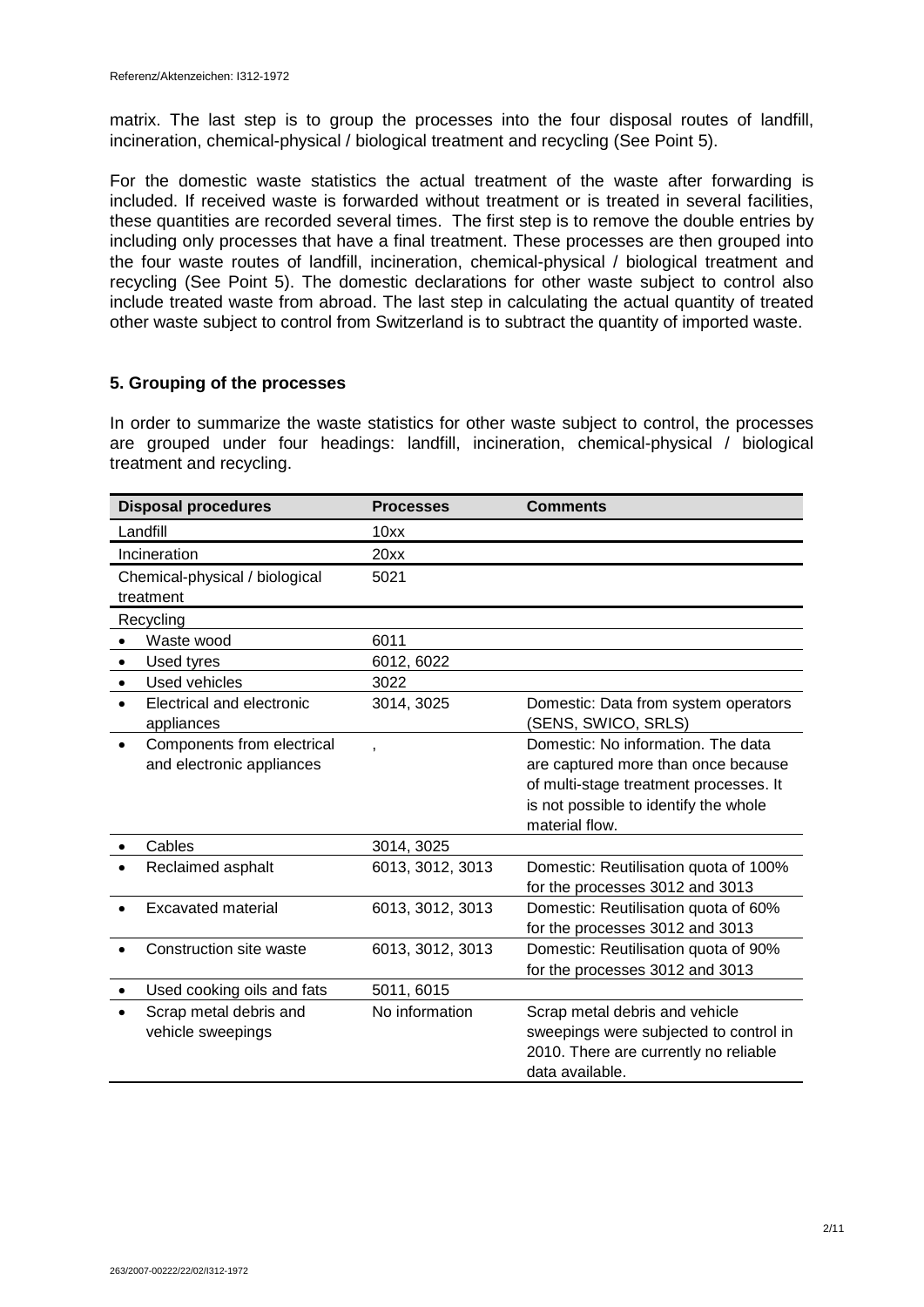# Appendix 1: Extract from the List of Waste (Appendix 1 LMW)

# **Waste wood**

| 03 01 04 | Waste wood containing dangerous substances (problematic waste wood)                        |
|----------|--------------------------------------------------------------------------------------------|
| 03 01 98 | Waste wood that does not include wood defined under 03 01 04 or 03 01 98 (used<br>wood)    |
| 15 01 03 | Wooden packaging (used wood)                                                               |
| 17 02 97 | Used wood from building sites, demolitions sites, and renovation or conversion<br>projects |
| 17 02 98 | Waste wood containing dangerous substances (problematic waste wood)                        |
| 19 12 06 | Waste wood containing dangerous substances (problematic waste wood)                        |
| 19 12 98 | Waste wood that does not fall under 19 12 06 or 19 12 98 (used wood)                       |
| 20 01 37 | Waste wood containing dangerous substances (problematic waste wood)                        |
| 20 01 98 | Waste wood that does not fall under 20 01 37 or 20 01 38 (used wood)                       |

### **Used tyres**

16 01 03 Used tyres

## **Used vehicles**

| 16 01 04 | Used vehicles                                                           |
|----------|-------------------------------------------------------------------------|
| 16 01 06 | Used vehicles containing neither liquids nor other dangerous components |

### **Electrical and electronic appliances and cables**

| 16 02 11 | Used appliances containing partially or fully halogenated fluorochlorinated |
|----------|-----------------------------------------------------------------------------|
|          | hydrocarbons (CFCs)                                                         |
| 100112   | Llood appliances that do not fall under 16.02.00 to 16.02.12 or 20.01.21    |

- 16 02 13 Used appliances that do not fall under 16 02 09 to 16 02 12 or 20 01 21
- 16 02 97 Electronic components removed from used appliances except those that fall under 16 02 15
- 16 02 98 Used cables
- 17 04 11 Used cables that do not fall under 17 04 10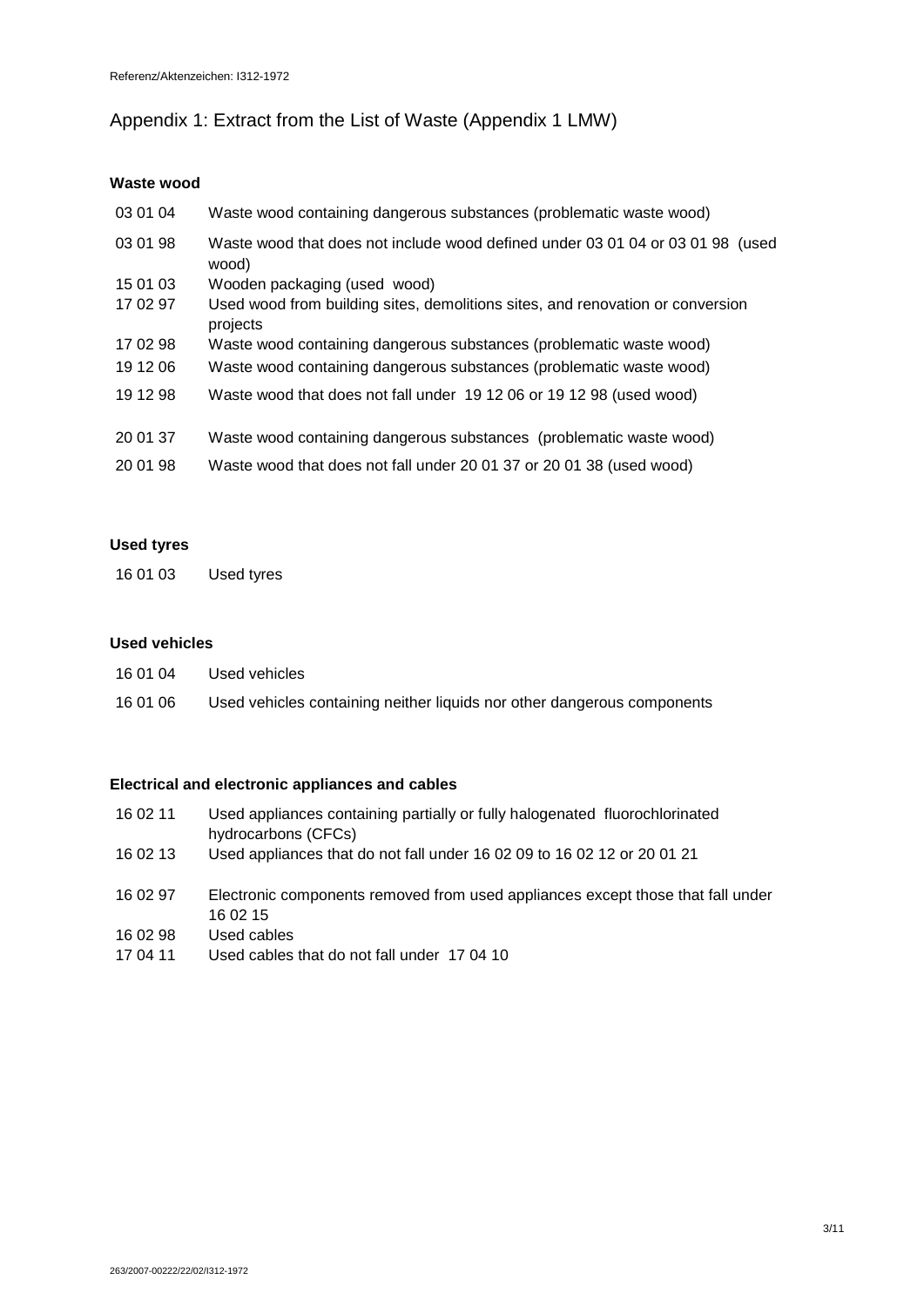#### **Waste from construction sites**

- 17 03 01 Reclaimed asphalt that has more than 5'000 and up to a maximum of 20'000 mg/kg PAH in the binding agent
- 17 05 96 Strongly contaminated excavation material
- 17 05 97 Polluted excavation material, overburden material and excavated rock
- 17 05 98 Polluted track excavation material
- 17 09 04 Mixed waste from construction sites and other polluted waste from construction sites
- 19 12 96 Fine material remaining after construction waste sorting

#### **Used cooking oils and fats**

- 19 08 09 Fat and oil mixtures from grease extractors that contain only cooking oils and fats
- 20 01 25 Cooking oils and fats that do not come from public collection sites

### **Scrap metal debris and vehicle sweepings**

19 10 98 Scrap metal debris and vehicle sweepings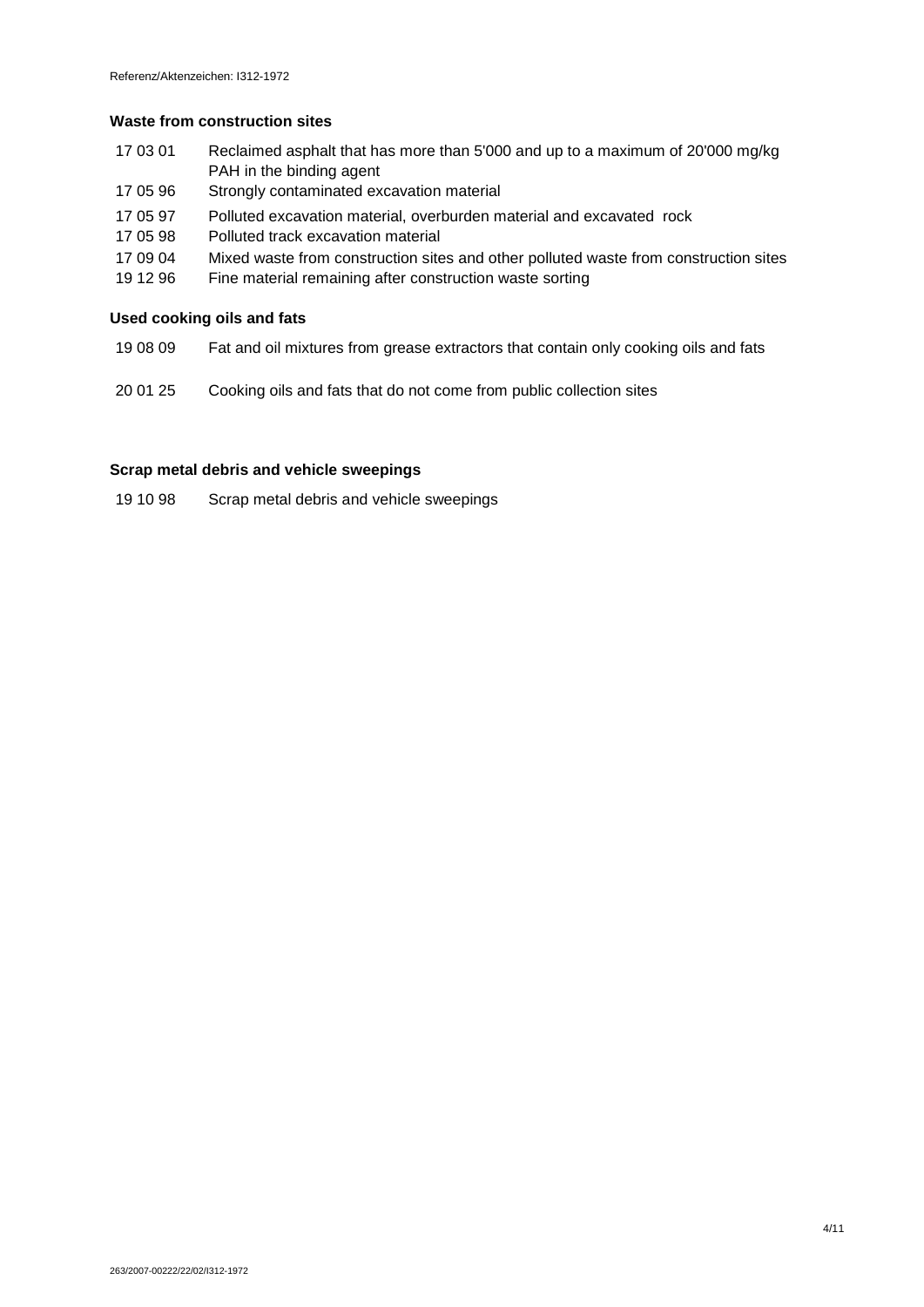## Appendix 2: Specific disposal procedures (processes) for certain types of waste

#### **Waste wood**

- Incineration in a municipal solid waste incinerator (MSWI)
- Incineration in a waste wood furnace
- Incineration in a cement plant
- Production of derived timber products
- Interim storage of transport containers (transport containers are not emptied)
- Assembly and interim storage (without sorting)
- Sorting
- Shredding
- Shredding with a mobile facility

### **Used tyres**

- Incineration in a municipal solid waste incinerator (MSWI)
- Incineration in a cement plant
- Manufacture of rubber products
- Retreading
- Selecting grooved tyres for further use
- Interim storage of transport containers (transport containers are not emptied)
- Assembly and interim storage (without sorting)
- Sorting
- Shredding and/or pulverisation
- Shredding with a mobile facility

#### **Used vehicles**

- Interim storage (vehicles are not compressed)
- Draining, de-polluting and/or dismantling
- Shredding

#### **Electical and electronic appliances and cables**

- Repair
- Interim storage of transport containers (transport containers are not emptied)
- Assembly and interim storage (without sorting)
- Sorting
- Dismantling
- Breaking up and separating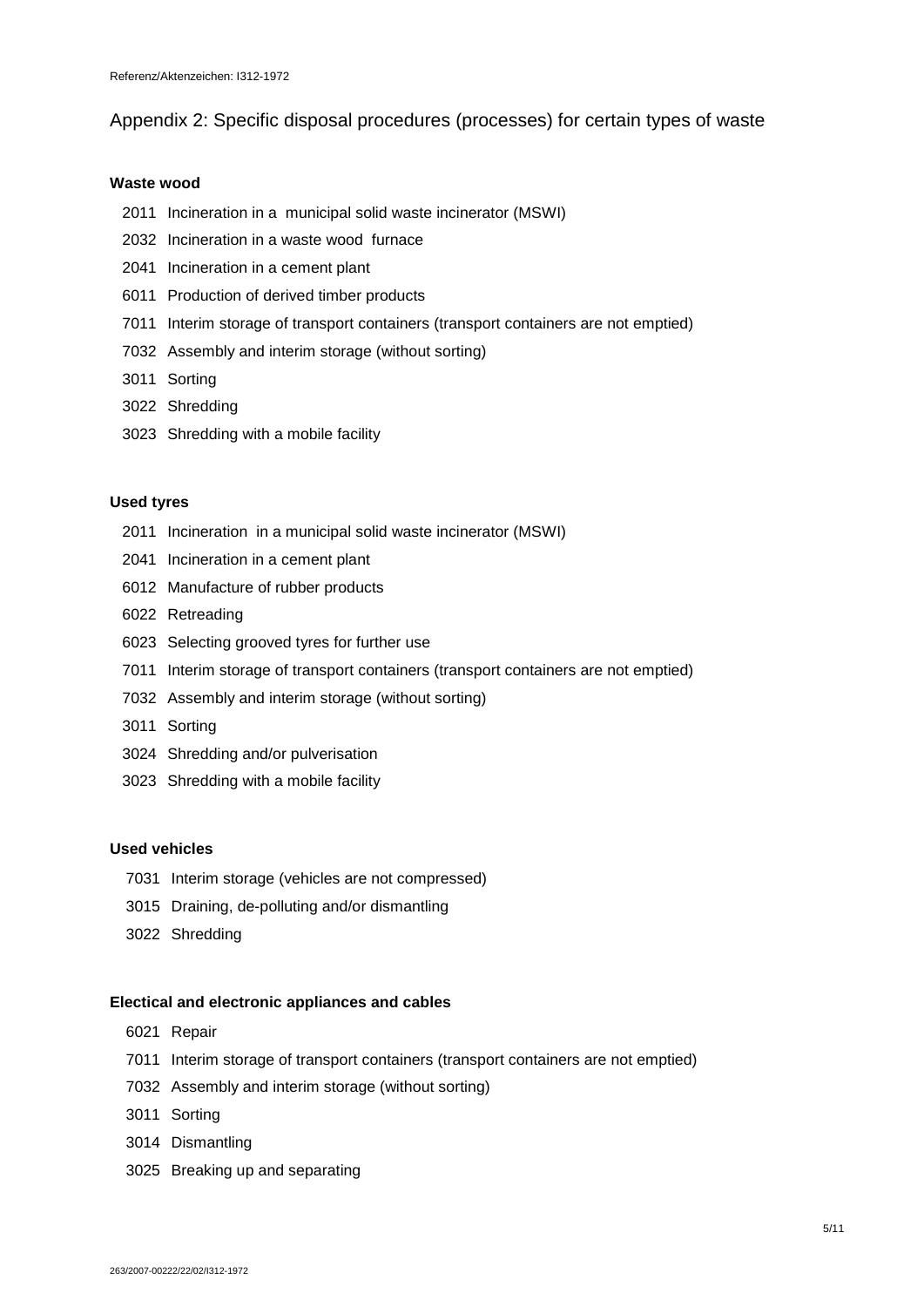#### **Construction site waste**

- Deposit in an inert material landfill
- Deposit in a bioreactor landfill
- Incineration in a municipal solid waste incinerator (MSWI)
- Incineration in a cement plant
- Washing, thermal treatment
- Aerobic biological treatment
- Manufacture of construction materials from recycled minerals
- Interim storage of transport containers (transport containers are not emptied)
- Merging of waste and interim storage (without sorting)
- Construction waste processing or sorting of bulky construction waste with a stationary facility
- Construction waste processing or sorting of bulky construction waste with a mobile facility

#### **Used cooking oils and fats**

- Incineration in a municipal solid waste incinerator (MSWI)
- Incineration in an industrial furnace
- Incineration in a cement plant
- Fermentation in a biogas facility, ARA etc.
- Aerobic biological treatment
- Manufacture of bio-diesel, animal foodstuffs etc.
- Interim storage of transport containers (transport containers are not emptied)
- Combination of waste and interim storage
- Dehydration and filtering with a stationary facility
- Dehydration and filtering with a mobile facility

#### **Scrap metal debris and vehicle sweepings**

- Interim storage of transport containers (transport containers are not emptied)
- Merging of waste and interim storage (without sorting)
- Sorting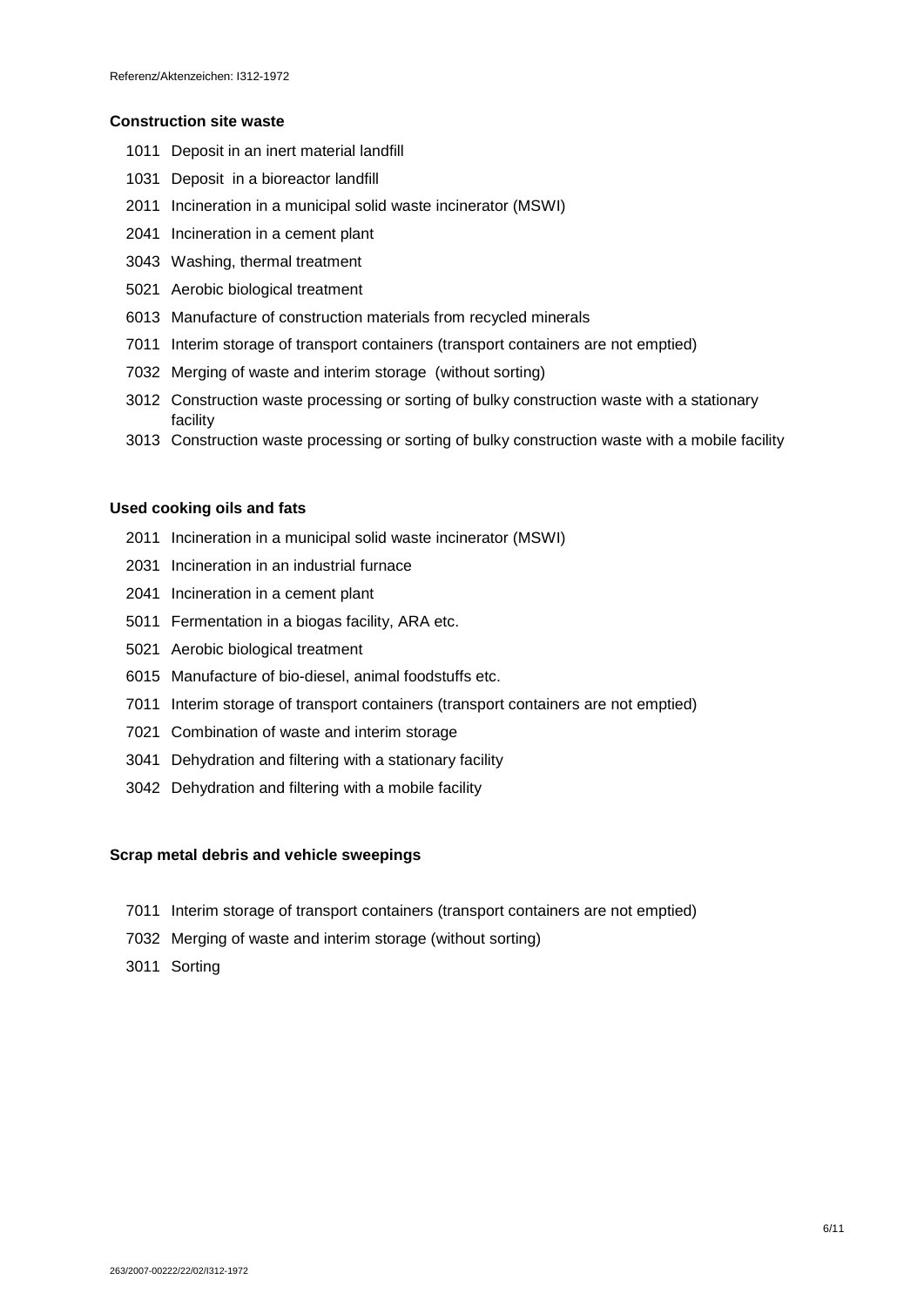Appendix 3: Linking the specific disposal procedures (processes) with the disposal procedures listed in Appendix 2 of the LMW

# **Waste wood**

| R <sub>101</sub>  | Reutilisation in a municipal solid waste incinerator<br>(MSWI)                                                                                                                                                                                                               |      | 2011 Incineration in a municipal<br>solid waste incinerator<br>(MSWI)                   |
|-------------------|------------------------------------------------------------------------------------------------------------------------------------------------------------------------------------------------------------------------------------------------------------------------------|------|-----------------------------------------------------------------------------------------|
| R <sub>103</sub>  | Reutilisation in an industrial furnace                                                                                                                                                                                                                                       | 2032 | Incineration in a used<br>wood furnace                                                  |
| R <sub>104</sub>  | Reutilisation in a cement plant                                                                                                                                                                                                                                              | 2041 | Incineration in a cement<br>plant                                                       |
| R <sub>3</sub>    | Reutilisation/recovery of organic materials that cannot be<br>used as solvents                                                                                                                                                                                               | 6011 | Manufacture of derived<br>timber products                                               |
| R <sub>151</sub>  | Interim storage and und forwarding of the waste to<br>subject it to one of the procedures listed in Part B<br>(packaging is not emptied)                                                                                                                                     | 7011 | Interim storage of<br>transport containers<br>(transport containers are<br>not emptied) |
| R <sub>152</sub>  | Merging of waste, interim storage and forwarding of the<br>waste to subject it to one of the procedures listed in Part<br>B (no reconditioning, packaging is emptied)                                                                                                        | 7032 | Merging of waste and<br>interim storage (without<br>sorting)                            |
| R <sub>153</sub>  | Sorting, merging, reconditioning, interim storage and<br>forwarding of the waste to subject it to one of the<br>procedures listed in Part B (the waste is thus changed so<br>that, for example, partial amounts are removed or<br>characteristics of the waste are altered). |      | 3011 Sorting                                                                            |
|                   |                                                                                                                                                                                                                                                                              |      | 3022 Shredding                                                                          |
| R <sub>160</sub>  | Treatment with a mobile facility (reutilisation procedure)                                                                                                                                                                                                                   | 3023 | Shredding with a mobile<br>facility                                                     |
| <b>Used tyres</b> |                                                                                                                                                                                                                                                                              |      |                                                                                         |
| R <sub>101</sub>  | Reutilisation in a municipal solid waste incinerator<br>(MSWI)                                                                                                                                                                                                               | 2011 | Incineration in a municipal<br>solid waste incinerator                                  |

|                  | (MSWI)                                                                                                                               |      | solid waste incinerator<br>(MSWI)                                                       |
|------------------|--------------------------------------------------------------------------------------------------------------------------------------|------|-----------------------------------------------------------------------------------------|
| R <sub>104</sub> | Reutilisation in a cement plant                                                                                                      | 2041 | Incineration in a cement<br>plant                                                       |
| R <sub>3</sub>   | Reutilisation/recovery of organic materials not for use as<br>solvents                                                               | 6012 | Manufacture of rubber<br>products                                                       |
|                  |                                                                                                                                      |      | 6022 Retreading                                                                         |
|                  |                                                                                                                                      |      | 6023 Selection of grooved tyres<br>for re-use                                           |
| R <sub>151</sub> | Interim storage and forwarding of the waste to subject it<br>to one of the procedures listed in Part B (packaging is<br>not emptied) | 7011 | Interim storage of<br>transport containers<br>(transport containers are<br>not emptied) |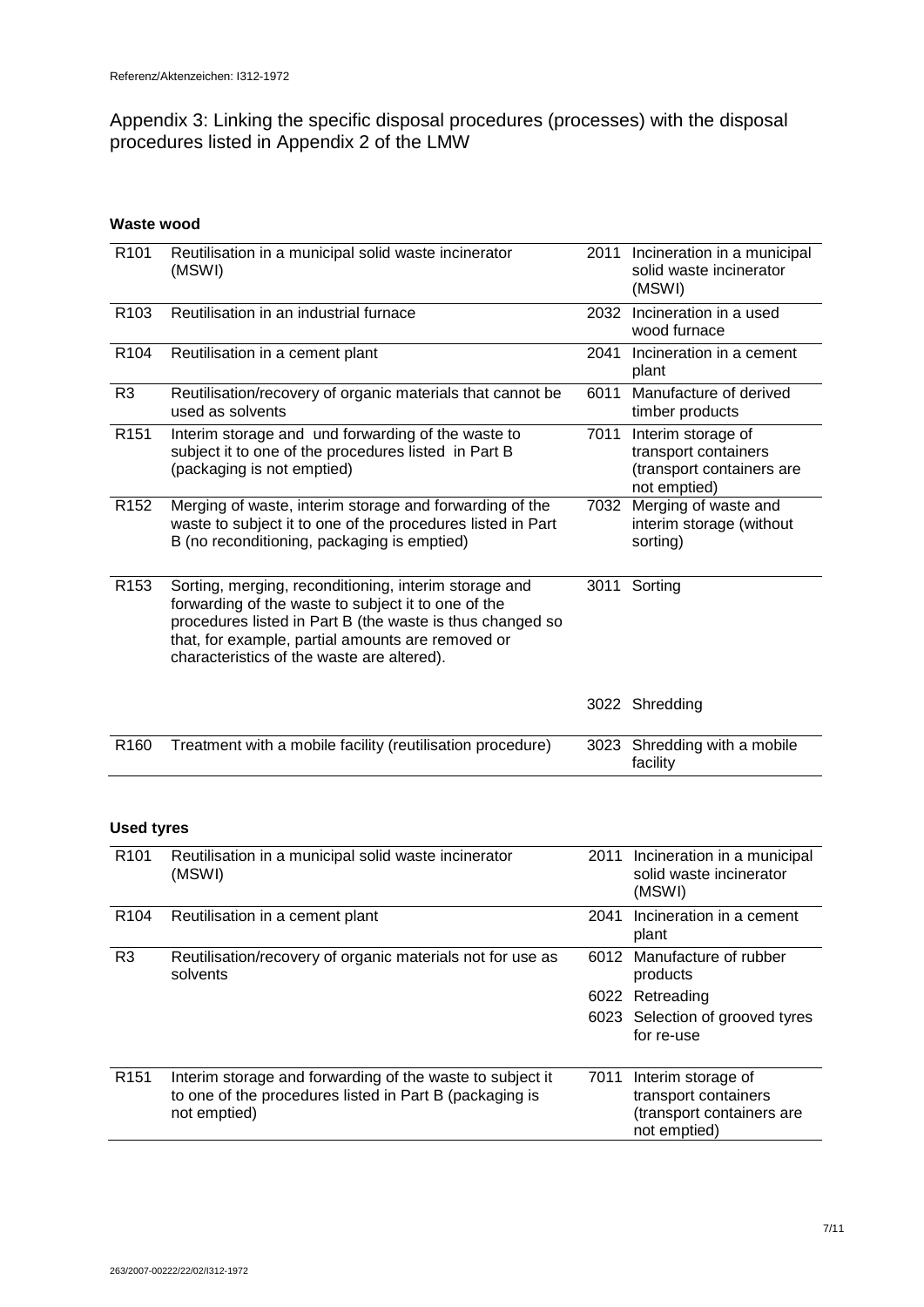| R <sub>152</sub> | Merging, interim storage and forwarding of the waste to<br>subject it to one of the procedures listed in Part B (no<br>reconditioning, packaging is emptied)                                                                                                         |      | 7032 Merging and interim<br>storage (without sorting)                       |
|------------------|----------------------------------------------------------------------------------------------------------------------------------------------------------------------------------------------------------------------------------------------------------------------|------|-----------------------------------------------------------------------------|
| R <sub>153</sub> | Sorting, merging, reconditioning, interim storage and<br>forwarding of the waste to subject it to one of the<br>procedures listed in Part B (the waste is thus changed,<br>for example, partial amounts are removed or<br>characteristics of the waste are altered)  |      | 3011 Sorting                                                                |
|                  |                                                                                                                                                                                                                                                                      |      | 3024 Shredding and/or<br>pulverisation                                      |
| R <sub>160</sub> | Treatment with a mobile facility (reutilisation procedure)                                                                                                                                                                                                           |      | 3023 Shredding with a mobile<br>facility                                    |
|                  | <b>Used vehicles</b>                                                                                                                                                                                                                                                 |      |                                                                             |
| R <sub>152</sub> | Merging, interim storage and forwarding of the waste to<br>subject it to one of the procedures listed in Part B (no<br>reconditioning, packaging is emptied)                                                                                                         | 7031 | Interim storage (vehicles<br>are not compressed)                            |
| R <sub>153</sub> | Sorting, merging, reconditioning, interim storage and<br>forwarding of the waste to subject it to one of the<br>procedures listed in Part B. (the waste is thus changed,<br>for example, partial amounts are removed or<br>characteristics of the waste are altered) |      | 3015 Drainage, de-pollution<br>and/or dismantling                           |
|                  |                                                                                                                                                                                                                                                                      |      | 3022 Shredding                                                              |
|                  | Electrical and electronic appliances and cables                                                                                                                                                                                                                      |      |                                                                             |
| R <sub>4</sub>   | Reutilisation/recovery of metals and metal compounds                                                                                                                                                                                                                 | 6021 | Repair                                                                      |
|                  |                                                                                                                                                                                                                                                                      |      |                                                                             |
| R <sub>151</sub> | Interim storage and forwarding of waste to subject it to<br>one of the procedures listed in Part B (packaging is not<br>emptied)                                                                                                                                     | 7011 | Interim storage of transport<br>containers (transport<br>containers are not |

|                  |                                                                                                                                                              | emptied)                                              |
|------------------|--------------------------------------------------------------------------------------------------------------------------------------------------------------|-------------------------------------------------------|
| R <sub>152</sub> | Merging, interim storage and forwarding of the waste to<br>subject it to one of the procedures listed in Part B (no<br>reconditioning, packaging is emptied) | 7032 Merging and interim<br>storage (without sorting) |
|                  |                                                                                                                                                              |                                                       |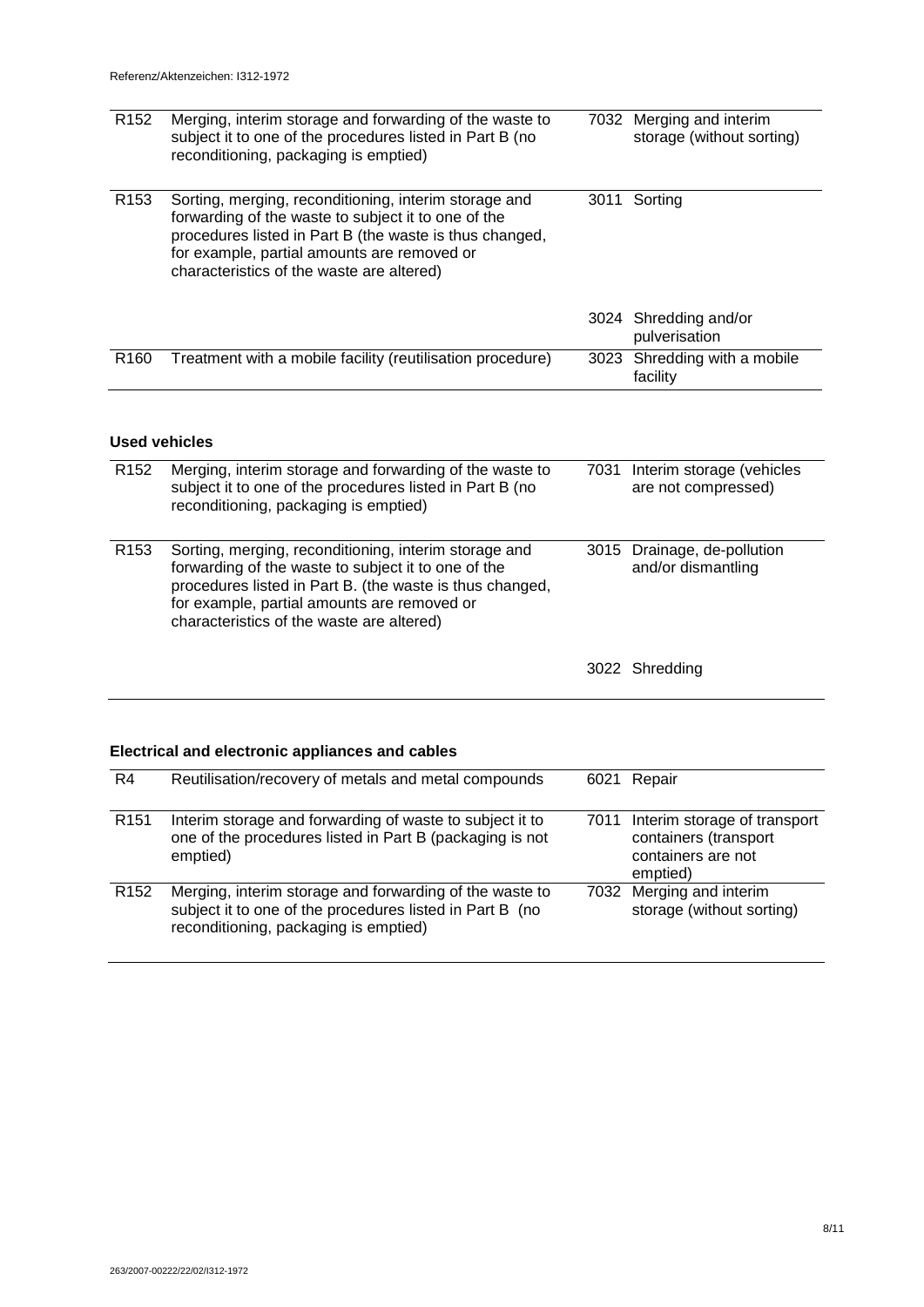| R <sub>153</sub> | Sorting, merging, reconditioning, interim storage and<br>forwarding of the waste to subject it to one of the<br>procedures listed in Part B (the waste is thus changed,<br>for example, partial amounts are removed or<br>characteristics of the waste are altered) | 3011 Sorting                 |
|------------------|---------------------------------------------------------------------------------------------------------------------------------------------------------------------------------------------------------------------------------------------------------------------|------------------------------|
|                  |                                                                                                                                                                                                                                                                     | 3014 Dismantling             |
|                  |                                                                                                                                                                                                                                                                     | 3025 Crushing and separation |

## **Construction site waste**

| D <sub>1</sub>   | Deposits in or on the ground (i.e. landfills etc.)                                                                                                                                                                                                                  | 1011 | Deposit in an inert material<br>landfill                                                                       |
|------------------|---------------------------------------------------------------------------------------------------------------------------------------------------------------------------------------------------------------------------------------------------------------------|------|----------------------------------------------------------------------------------------------------------------|
|                  |                                                                                                                                                                                                                                                                     | 1031 | Deposit in a bioreactor<br>landfill                                                                            |
| D <sub>8</sub>   | Biological treatment that is not listed elsewhere in<br>this list through which final compounds or mixtures<br>arise which are disposed of using one of the<br>procedures listed in Part A                                                                          | 5021 | Aerobic biological<br>treatment                                                                                |
| D <sub>9</sub>   | Chemical/physical treatment that is not listed<br>elsewhere on this list through which final<br>compounds or mixtures arise which are disposed of<br>using one of the procedures listed in Part A (e.g.<br>evaporation, drying, calcination etc.)                   | 3043 | Washing, thermal<br>treatment                                                                                  |
| R <sub>101</sub> | Reutilisation in a municipal solid waste incinerator<br>(MSWI)                                                                                                                                                                                                      | 2011 | Incineration in a municipal<br>solid waste incinerator<br>(MSWI)                                               |
| R104             | Reutilisation in a cement plant                                                                                                                                                                                                                                     | 2041 | Incineration in a cement<br>plant                                                                              |
| R <sub>5</sub>   | Reutilisation /recovery of other inorganic materials                                                                                                                                                                                                                | 6013 | Manufacture of<br>construction materials from<br>recycled minerals                                             |
| R <sub>151</sub> | Interim storage and forwarding of the waste to subject it<br>to one of the procedures listed in Part B (packaging is<br>not emptied)                                                                                                                                | 7011 | Interim storage of<br>transport containers<br>(transport containers are<br>not emptied)                        |
| R <sub>152</sub> | Merging, interim storage and forwarding of the waste to<br>subject it to one of the procedures listed in Part B (no<br>reconditioning, packaging is not emptied)                                                                                                    | 7032 | Merging and interim<br>storage (without sorting)                                                               |
| R <sub>153</sub> | Sorting, merging, reconditioning, interim storage and<br>forwarding of the waste to subject it to one of the<br>procedures listed in Part B (the waste is thus changed,<br>for example, partial amounts are removed or<br>characteristics of the waste are altered) |      | 3012 Construction waste<br>reconditioning or bulky<br>construction waste sorting<br>with a stationary facility |
| R <sub>160</sub> | Treatment with a mobile facility (reutilisation procedure)                                                                                                                                                                                                          |      | 3013 Construction waste<br>reconditioning or bulky<br>construction waste sorting<br>with a mobile facility     |

# **Used cooking oils and fats**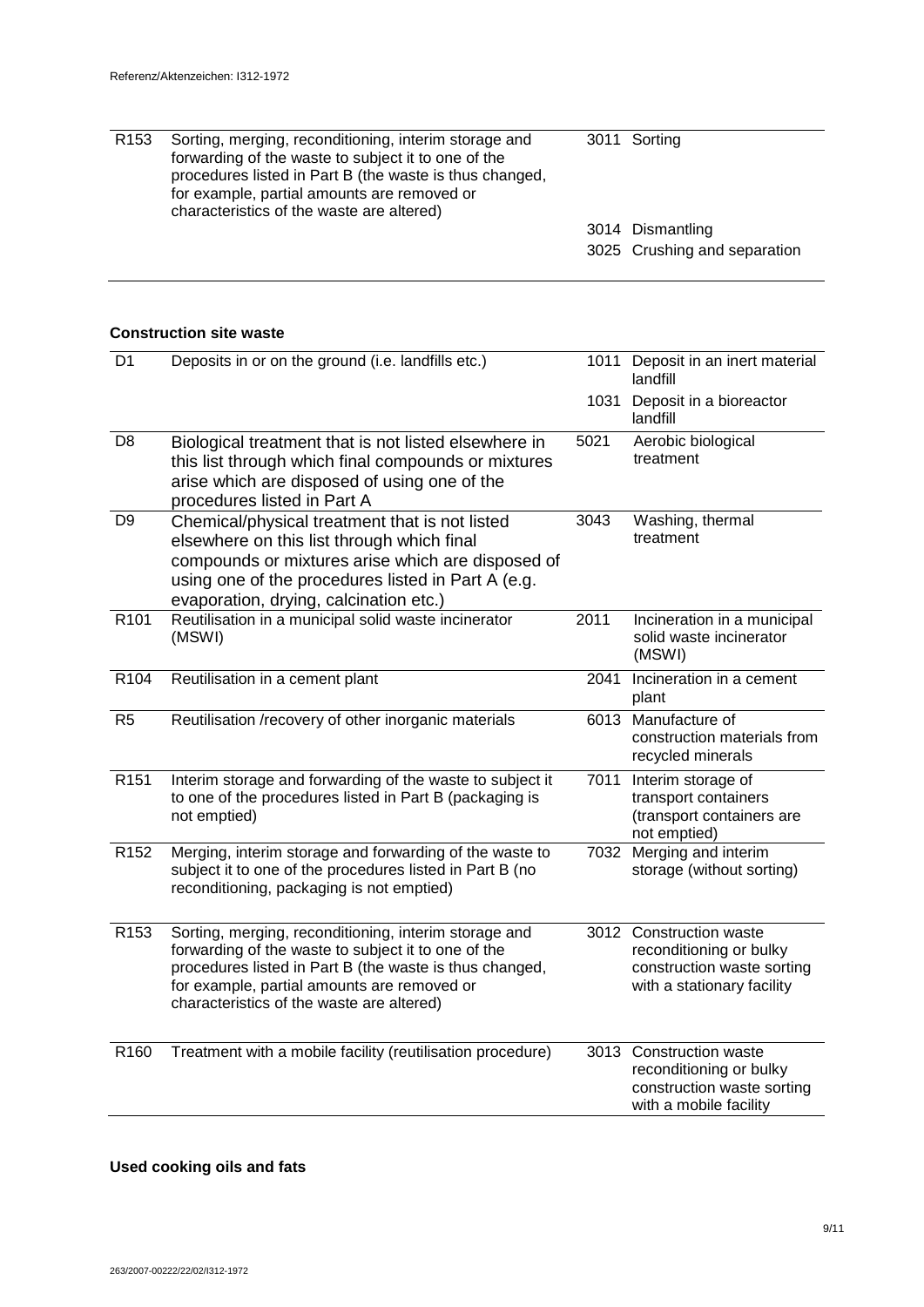| R <sub>101</sub> | Reutilisation in a municipal solid waste incinerator<br>(MSWI)                                                                                                                                                                                                      |      | 2011 Incineration in a municipal<br>solid waste incinerator<br>(MSWI) |
|------------------|---------------------------------------------------------------------------------------------------------------------------------------------------------------------------------------------------------------------------------------------------------------------|------|-----------------------------------------------------------------------|
| R <sub>103</sub> | Reutilisation in an industrial furnace                                                                                                                                                                                                                              | 2031 | Incineration in an industrial<br>furnace                              |
| R <sub>104</sub> | Reutilisation in a cement plant                                                                                                                                                                                                                                     | 2041 | Incineration in a cement<br>plant                                     |
| R <sub>3</sub>   | Reutilisation /recovery of organic materials that cannot<br>be used as solvents                                                                                                                                                                                     |      | 5011 Fermentation in a biogas<br>plant, ARA, etc.                     |
|                  |                                                                                                                                                                                                                                                                     |      | 6015 Manufacture of bio-diesel,<br>animal foodstuffs, etc.            |
| R <sub>151</sub> | Interim storage and forwarding of waste to subject it to<br>one of the procedures listed in Part B (packaging is not<br>emptied)                                                                                                                                    |      | 7011 Interim storage of packaging                                     |
| R <sub>152</sub> | Merging, interim storage and forwarding of the waste to<br>subject it to one of the procedures listed in Part B (no<br>reconditioning, packaging is emptied)                                                                                                        |      | 7021 Combining and interim<br>storage                                 |
| R <sub>153</sub> | Sorting, merging, reconditioning, interim storage and<br>forwarding of the waste to subject it to one of the<br>procedures listed in Part B (the waste is thus changed,<br>for example, partial amounts are removed or<br>characteristics of the waste are altered) | 3041 | Dehydration and filtering<br>with a stationary facility               |
| R <sub>160</sub> | Treatment with a mobile facility (reutilisation procedure)                                                                                                                                                                                                          |      | 3042 Dehydration and filtering<br>with a mobile facility              |
| D <sub>8</sub>   | Biological treatment that is not listed elsewhere in this<br>Appendix through which final compounds or mixtures<br>arise that are disposed of using one of the procedures<br>listed in Part A.                                                                      |      | 5021 Aerobic biological treatment                                     |